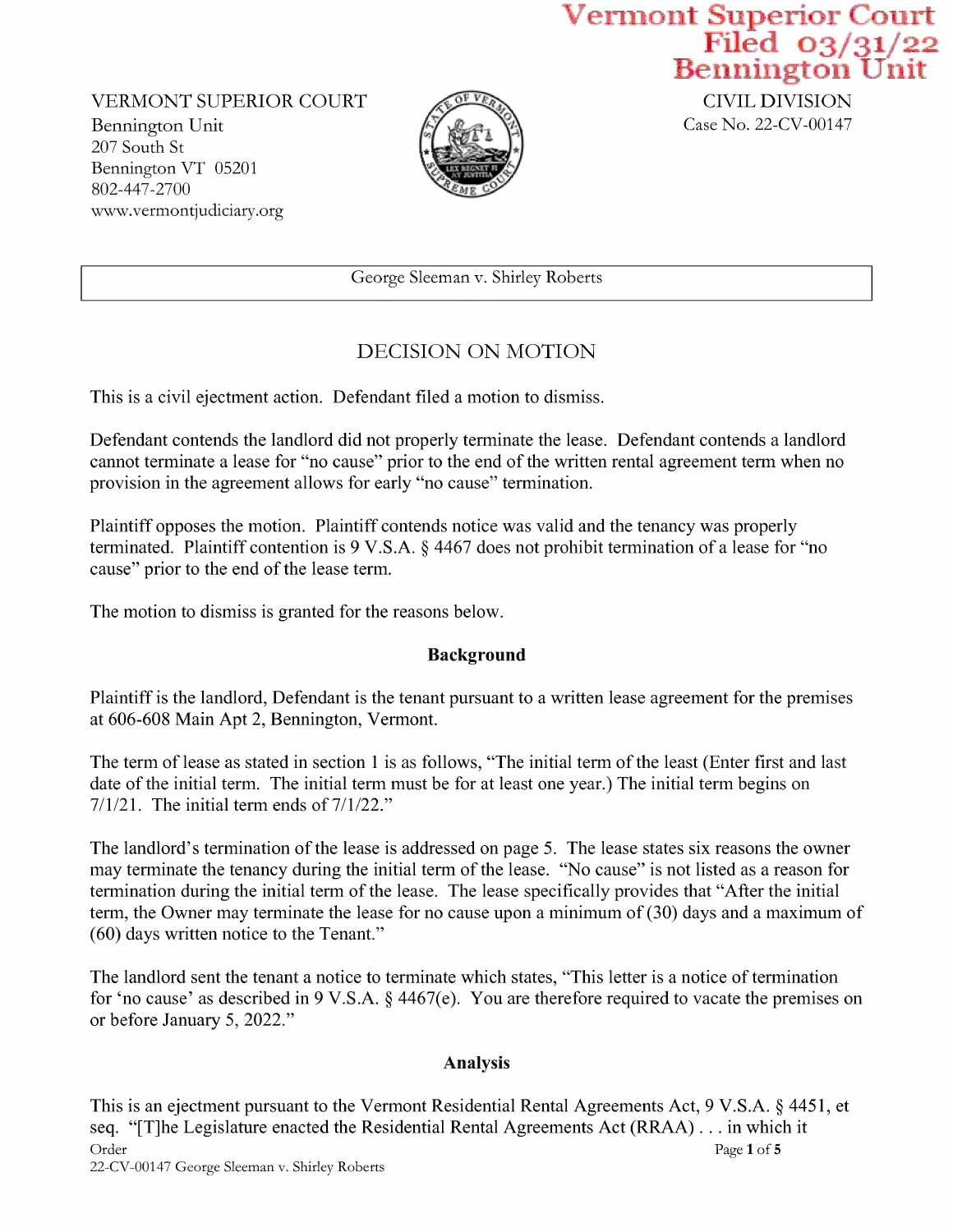expressed its desire to protect the state's tenant population from unscrupulous and recalcitrant landlords, while striking a fair balance between the rights of landlords and tenants." *Willard v. Parsons Hill Partnership,* 2005 VT 69, ¶ 16, 178 Vt. 300.

A landlord may not forcibly evict a tenant from a home unless fundamental statutory prerequisites are met. The requirements include proper termination of the tenancy. *Andrus v. Dunbar*, 2005 VT 48, ¶ 15, 178 Vt. 554.

Defendant moved to dismiss for failure to properly terminate the existing tenancy on a no cause basis. Defendant contends Plaintiff cannot terminate a lease for "no cause" prior to the end of the term stated in the rental agreement when no provision exists for a "no cause" eviction.

The Vermont Supreme Court has not reached the issue of whether a landlord can evict a tenant without cause during the initial period of the lease. See *Memphremagog Rentals v. Kelley*, No. 2013-464, 2014 WL 3714919, at \*3 (Vt. May 9, 2014) (mem.).

Section 4467(e) states:

**Termination for no cause under terms of written rental agreement**. *If there is a written rental agreement, the notice to terminate for no cause shall be at least 30 days before the end or expiration of the stated term of the rental agreement if the tenancy has continued for two years or less.* The notice to terminate for no cause shall be at least 60 days before the end or expiration of the term of the rental agreement if the tenancy has continued for more than two years. If there is a written week-to-week rental agreement, the notice to terminate for no cause shall be at least seven days; however, a notice to terminate for nonpayment of rent shall be as provided in subsection (a) of this section.

9 V.S.A.  $\S$  4467(e) (emphasis added).<sup>1</sup>

"When interpreting statutes, the bedrock rule of statutory construction is to determine and give effect to the intent of the Legislature." *Delta Psi Fraternity v. City of Burlington*, 2008 VT 129, ¶ 7, 185 Vt. 129 (internal quotation marks and alteration omitted). "[Courts] effectuate this intent by first examining the plain meaning of the language used in light of the statute's legislative purpose…. If that plain language resolves the conflict without doing violence to the legislative scheme, there is no need to go further." *Id.* (internal quotation marks and alteration omitted). "Where the plain meaning of the words of the statute is insufficient guidance to ascertain legislative intent, [courts] look beyond the language of a particular section standing alone to the whole statute, the subject matter, its effects and consequences, and the reason and spirit of the law." *State v. Thompson*, 174 Vt. 172, 175 (2002).

Giving the statutory language its plain and ordinary meaning,  $\S$  4467(e) is ambiguous as to whether a landlord may terminate a written rental agreement for no cause prior to its expiration when no provision in the agreement contemplates that occurrence.<sup>2</sup>

<sup>&</sup>lt;sup>1</sup> There is not an issue regarding the timing of the *service* of the notice. Here, the written rental agreement and tenancy continued for two years or less. The statute requires the notice to terminate for no cause shall be at least 30 days before the end or expiration of the stated term of the rental agreement. 9 V.S.A. § 4467(e). The service of the termination notice complies with statutory provisions of 9 V.S.A. § 4467(e) because it was served at least thirty days before the termination date in the lease. The question here is whether 9 V.S.A. § 4467(e) allows a "no cause" eviction to shorten the agreed-to lease term.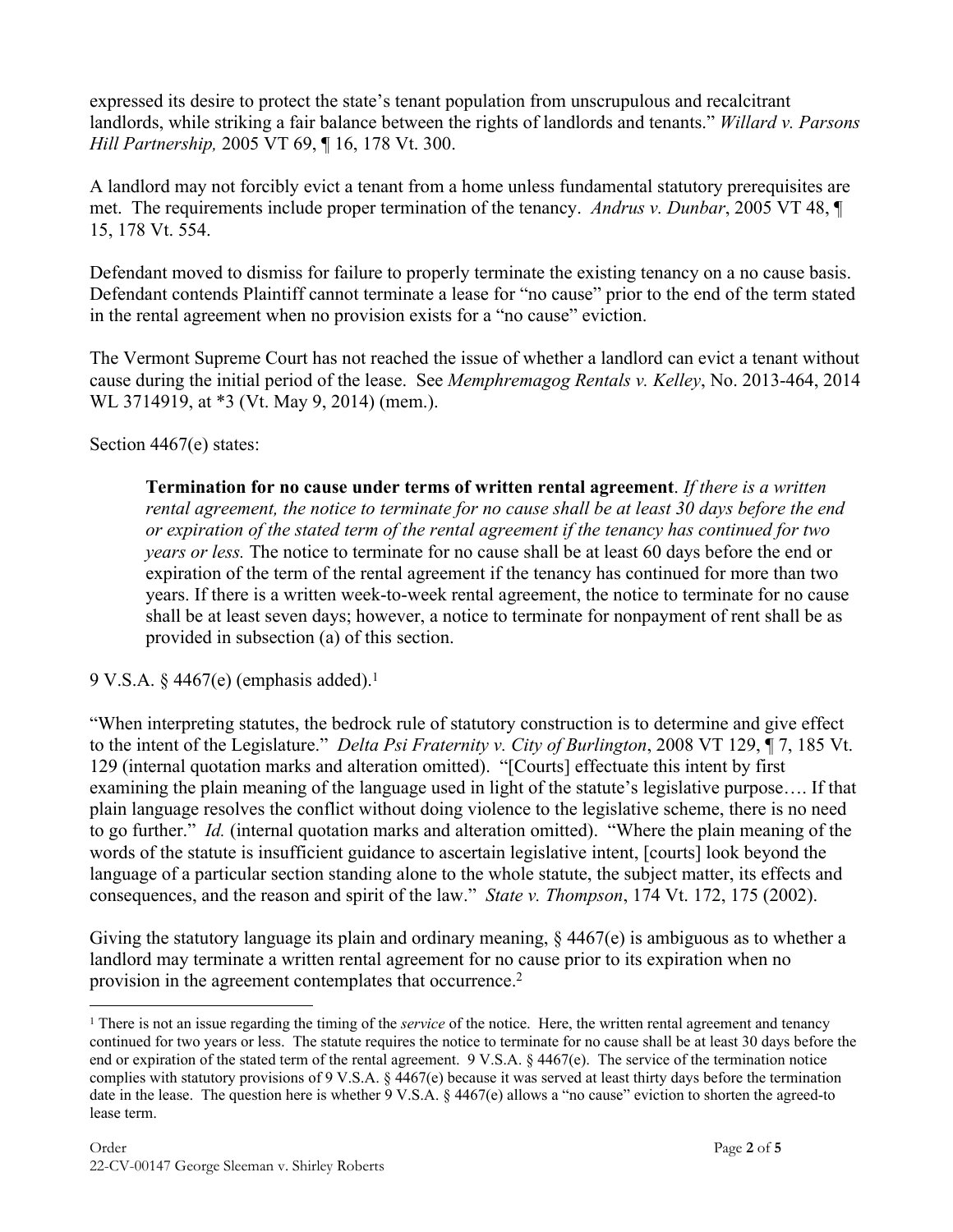The key consideration is the structure of the statute itself.

The operative provision of 9 V.S.A.  $\S$  4467(e) is, "If there is a written rental agreement, the notice to terminate for no cause shall be at least 30 days before the end or expiration of the stated term of the rental agreement if the tenancy has continued for two years or less."

The statute as structured does not specifically prohibit or allow the termination of a written rental contract prior to its agreed termination date for no cause.<sup>3</sup> The statute is ambiguous.

When interpreting the language of an ambiguous statute a variety of sources may be used to ascertain legislative intent.

First, the statute itself gives an indication of its intent. It references that the termination for no cause shall be at least 30 days before *the end or expiration of the stated term of the rental agreement*. That language implies the legislative intent that the tenancy is contemplated to last until the end of the agreement.

Second, "intent is most truly derived from a consideration of not only the particular statutory language, but from the entire enactment, its reason, purpose and consequences." *Lubinsky v. Fair Haven Zoning Bd.,* 148 Vt. 47, 50 (1986).

The other provisions of 9 V.S.A. § 4467 are instructive to indicate the reason, purpose and consequences of the law.

For example, "the landlord may terminate a tenancy":

- 1) "for nonpayment of rent by providing actual notice to the tenant of the date on which the tenancy will terminate, which shall be at least 14 days after the date of the actual notice." *Id*. § 4467(a).
- 2) "for failure of the tenant to comply with a material term of the rental agreement or with obligations imposed under this chapter by actual notice given to the tenant at least 30 days prior to the termination date specified in the notice." *Id*. § 4467(b)(1).
- 3) for "criminal activity, illegal drug activity, or acts of violence, any of which threaten the health or safety of other residents, the landlord may terminate the tenancy by providing actual notice to the tenant of the date on which the tenancy will terminate, which shall be at least 14 days from the date of the actual notice." *Id*. § 4467(b)(2).

Those sections of the statute allow the termination to occur a certain number of days after the tenant receives notice of termination. This gives the tenant a specific number of days to vacate the premises before the landlord is entitled to possession.

 $2$  The statute is not ambiguous as to the date service must occur. Service must occur at least 30 days before the end or expiration of the stated term of the rental agreement if the tenancy has continued for two years or less.

<sup>3</sup> Another trial court stated 9 V.S.A. § 4467 is, "confusingly drafted." *Walton v. Howard,* No. 20-CV-00626 Rdcv, at 2 (Nov. 10, 2020) (Toor, J.).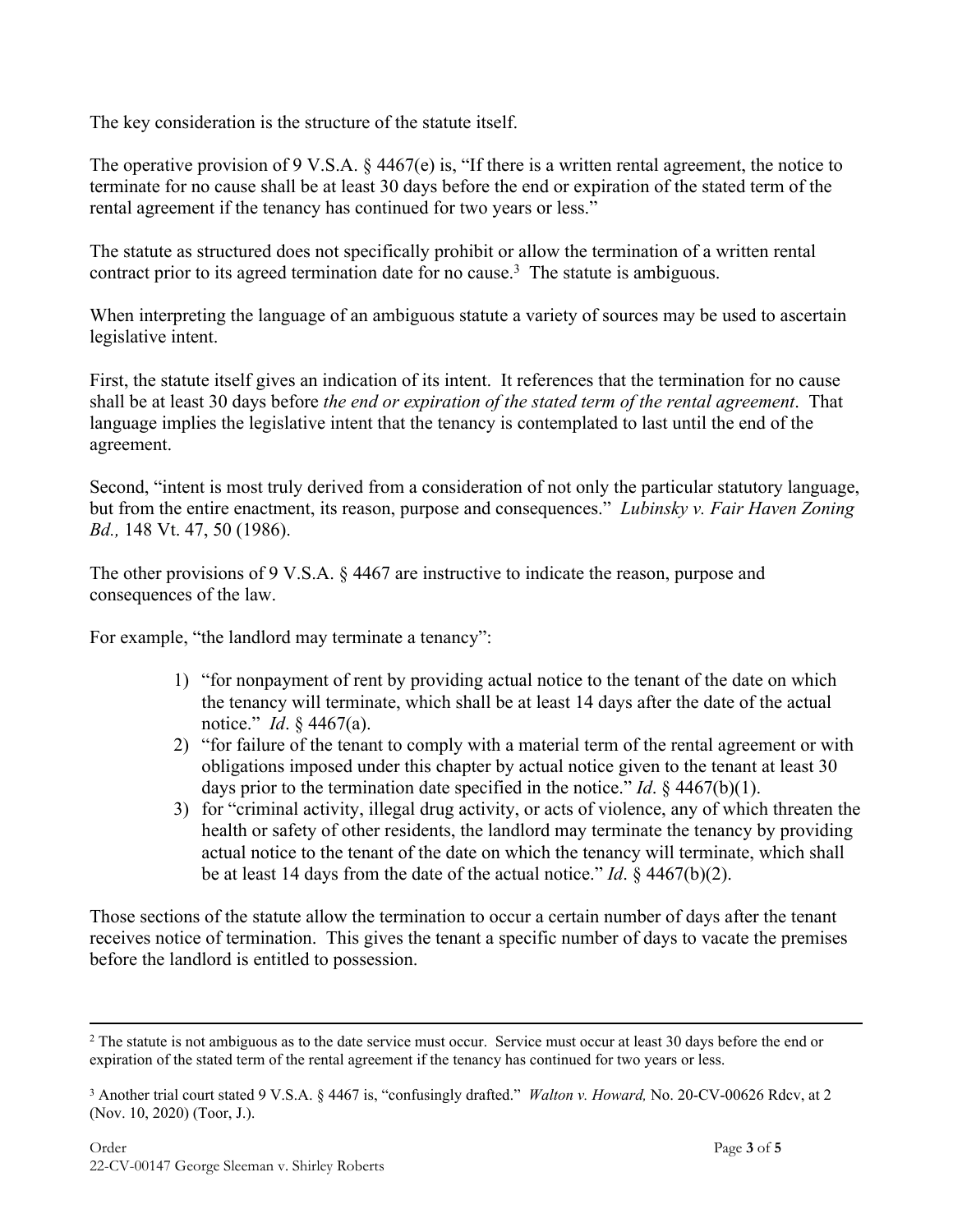9 V.S.A. 4467(e) is drafted to provide the tenant notice "at least 30 days before the end or expiration of the stated term of the rental agreement." That language presumably allows the tenant at least thirty days prior to the end or expiration of the stated term of the rental agreement to vacate the premises before the landlord is entitled to possession.

A third consideration is other statutory provisions.

Although the legal relationship between landlords and tenants is governed by the Residential Rental Agreements Act, 9 V.S.A. §§ 4451–4469, the action for possession must be brought pursuant to the ejectment statute in chapter 169 of Title 12, normally 12 V.S.A. § 4851. See 9 V.S.A. § 4468 (granting landlords an action for possession under Title 12 if tenant remains in possession after termination of the lease). The ejectment statute allows an action for possession where a former lessee "holds possession of the demised premises without right, after the termination of the lease by its own limitation or after breach of a stipulation contained in the lease by the lessee." 12 V.S.A. § 4851.

In other words, Title 12 allows a landlord to file for possession if the tenant has no right to remain on the premises. The tenant's right in this case is defined by the contract with the landlord.

The essential requirements for a contract are "a bargain in which there is a manifestation of mutual assent to the exchange and a consideration." Restatement (Second) of Contracts § 17(1) (1981).

An enforceable contract "must demonstrate a meeting of the minds of the parties: an offer by one of them and an acceptance of such offer by the other." *Starr Farm Beach Campowners Ass'n, Inc. v. Boylan*, 174 Vt. 503, 505 (2002). A "meeting of the minds" exists where contracting parties "agree to the same thing in the same sense for all essential particulars." *EverBank v. Marini*, 2015 VT 131, ¶ 17, 200 Vt. 490 (quoting *Evarts v. Forte*, 135 Vt. 306, 309 (1977) (internal quotations omitted)).

As the offeror, the selling party "has a right to prescribe in his offer any conditions as to time, place, quantity, [or] mode of acceptance . . . and the acceptance, to conclude the agreement, must in every respect meet and correspond with the offer." *Starr Farm Beach Campowners Ass'n, Inc*., 174 Vt. at 505 (quoting *Kline v. Matcalfe Constr. Co.,* 148 Neb. 357 (1947)). Contractual formation requires that parties express their "subjective intent in a manner that is capable of understanding." *Evarts v. Forte*, 135 Vt. 306, 310 (1977). Courts consider this intent objectively, such that intent to be bound must be "established by some unequivocal act or acts." *Miller v. Flegenheimer*, 2016 VT 125, ¶ 15, 203 Vt. 620.

Finally, contractual formation must be supported by sufficient consideration, the existence of which presents "a question of law and is evaluated at the time the contract was formed." *Bergeron v. Boyle*, 2003 VT 89, ¶ 19, 176 Vt. 78 (citing *Lloyd's Credit Corp. v. Marlin Mgmt. Servs., Inc*., 158 Vt. 594, 598–99 (1992)). Consideration sufficient for contract formation can include a broad range of benefits: the "definition of a benefit is extremely broad, and requires simply that the promisor receive something desired for his or her own advantage." *Kneebinding, Inc. v. Howell*, 2014 VT 51, ¶ 17, 196 Vt. 477 (citation omitted). Consideration involving either a "benefit to the promisor or a detriment to the promisee is sufficient consideration for the contract." *Bergeron*, 2003 VT 89, ¶ 19 (citation omitted).

The contract in this case states, "The initial term of the least (Enter first and last date of the initial term. The initial term must be for at least one year.) The initial term begins on  $7/1/21$ . The initial term ends